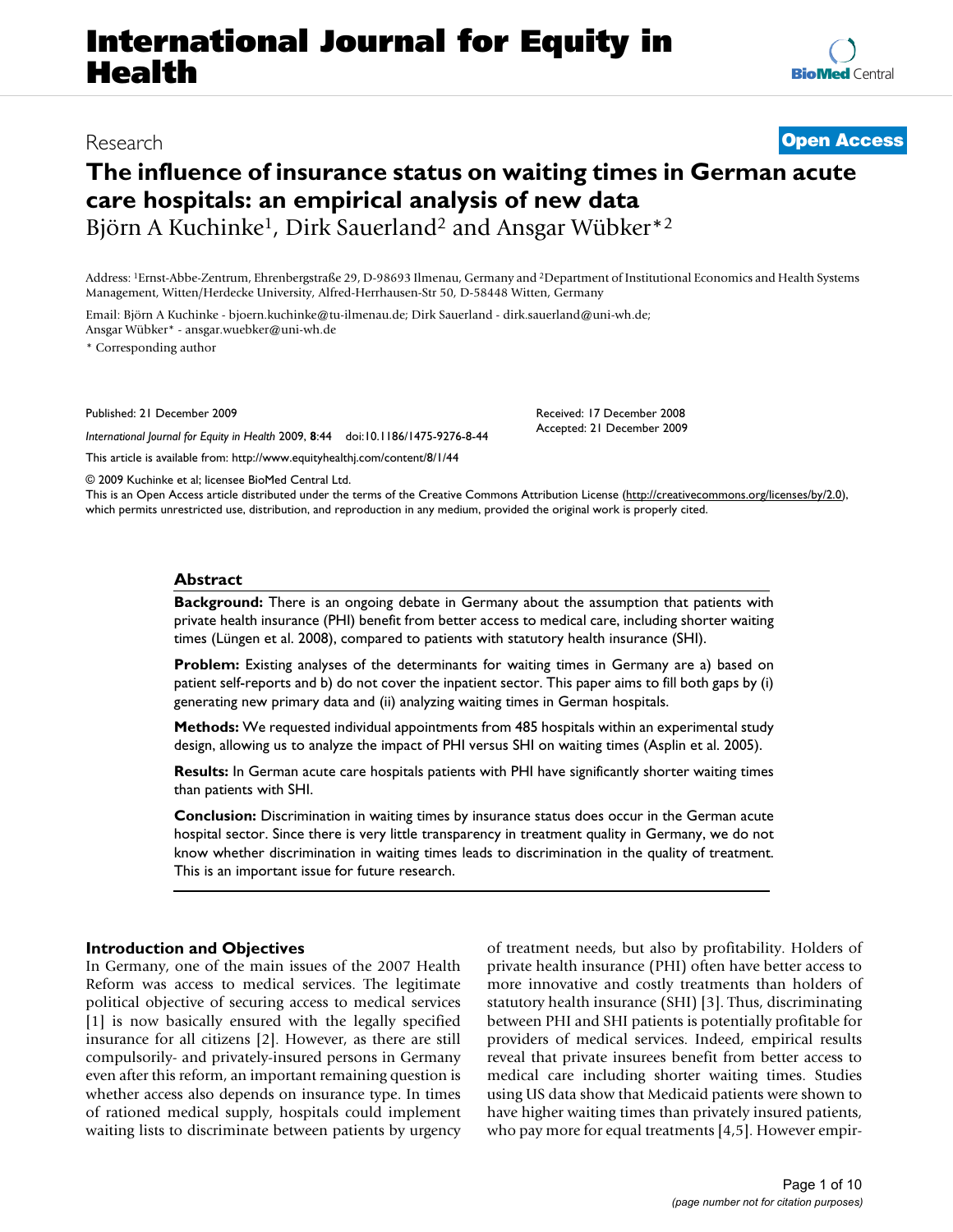ical literature on the association between insurance status and waiting times in Germany is scarce.

Provision of services within the German health care system is divided between the ambulatory sector, including all office-based physicians, and the hospital sector. In the German ambulatory sector, where remuneration for treating PHI-patients is on average 20-35% higher than for treating SHI patients, the difference in waiting times between patient types amounts to 300% [6]. To-date there is no corollary study examining access to services in German acute care hospitals. Acute care hospitals are the most important care providers in Germany, and include all short-term hospitals with the facilities, medical staff and necessary personnel to diagnose, care and treat a wide range of acute conditions, including emergencies [7]. Therefore the objective of this paper is to determine empirically whether discrimination of patients by insurance status occurs within the German acute care hospitals.

We assume that the incentives for active discrimination in waiting times by insurance status are caused by differences in the insurance restrictions with which the service providers are confronted. For this reason, Section 2 will describe the relevant institutional background for health insurance in the German hospital sector. Section 3 presents the study design and describes the data. In Section 4 we describe the estimation strategy and present the results, which are then discussed in Section 5.

# **The Role of Health Insurance in the German hospital sector**

In 2004, German health authorities introduced a Prospective Payment System (PPS) for hospitals, creating strong incentives for economic discipline in the hospital sector. Under PPS hospitals get a fixed payment for each patient in a diagnosis-related group (DRG), regardless of the actual costs incurred for the care of the patient. A large literature documents hospitals' theoretical and empirical responses in introducing cost-saving or reimbursementincreasing measures under PPS. These measures include decreases in the length of stays [8], selective reductions in expenditures for high-cost patients [9], 'upcoding' - i.e. switching patients from appropriate lower-paying to higher-paying DRG in order to inflate reimbursement [10] and selection of profitable patients [11]. Due to health insurance regulation in Germany, patient insurance status is thus a potential indicator of profitability for hospitals. The main regulations are described below.

In Germany, PHI is only available to some segments of the population, namely civil-servants (compulsory PHI), the self-employed, and individuals with an annual income above 48.150  $\mathfrak{C}$  (optional PHI). The rest of the population is covered by compulsory SHI [12]. The cost of holding a PHI depends on morbidity and age. Therefore, individuals with a lower morbidity profile tend to selfselect into PHI while those with a higher morbidity profile choose SHI. Overall, due to compulsory coverage and selfselection, PHI holders are on average healthier and have higher incomes than SHI holders [13]. Moreover, the higher-income private insurees are more sensitive to long waiting times than SHI holders, as their opportunity cost of waiting (in terms of foregone income or leisure time) is higher [14]. This strong preference for low waiting times puts pressure on hospitals to lower their waiting times, in order not to lose private insurees to competing hospitals.

Moreover, the treatment of PHI holders can generate additional remuneration not available in basic SHI [15].1 These are 'hotel-benefits' (private rooms), costlier treatment by the chief physician, and access to innovative and costly treatment methods. In 2006 this additional remuneration amounted to 2.5 billion  $\epsilon$ , or 4% of total hospital revenues. For a one-bed room only the extra revenue amounted to 82.61 Euro per day, or around 2.4% of average cost per patient in 2006 [16].

In sum, we have four arguments as to why (a) hospitals privilege the treatment of privately insured patients and (b) the waiting period is applied as a control instrument to the advantage of the privately insured patient: the availability of compulsory PHI for higher income individuals; the possibility of self-selection into PHI for higher income (and lower morbidity) segments of the population; additional possibilities for income generation through the treatment of PHI patients; and the higher sensitivity of PHI patients to long waiting times. Therefore we formulate the following hypothesis:

*Hypothesis: In German acute care hospitals, private patients will get an appointment for treatment faster than compulsorily insured patients with the same medical indication*.

# **Study Design and Data** *Study Design*

Data on waiting times for appointments at acute care hospitals in Germany was not available prior to this study. Therefore, it was collected following an experimental study design, as proposed by Asplin et al. (2005). Trained graduate students, who posed as patients, called hospitals administrations using standard interview questions and data collection forms with the aim of obtaining an appointment for a physician consultation. During the call the simulated patients (callers) had to make clear that they had already been through a thorough medical check by an ambulatory doctor shortly before the appointment request, such that their diagnosis was already established. In Germany patients can only be admitted to a hospital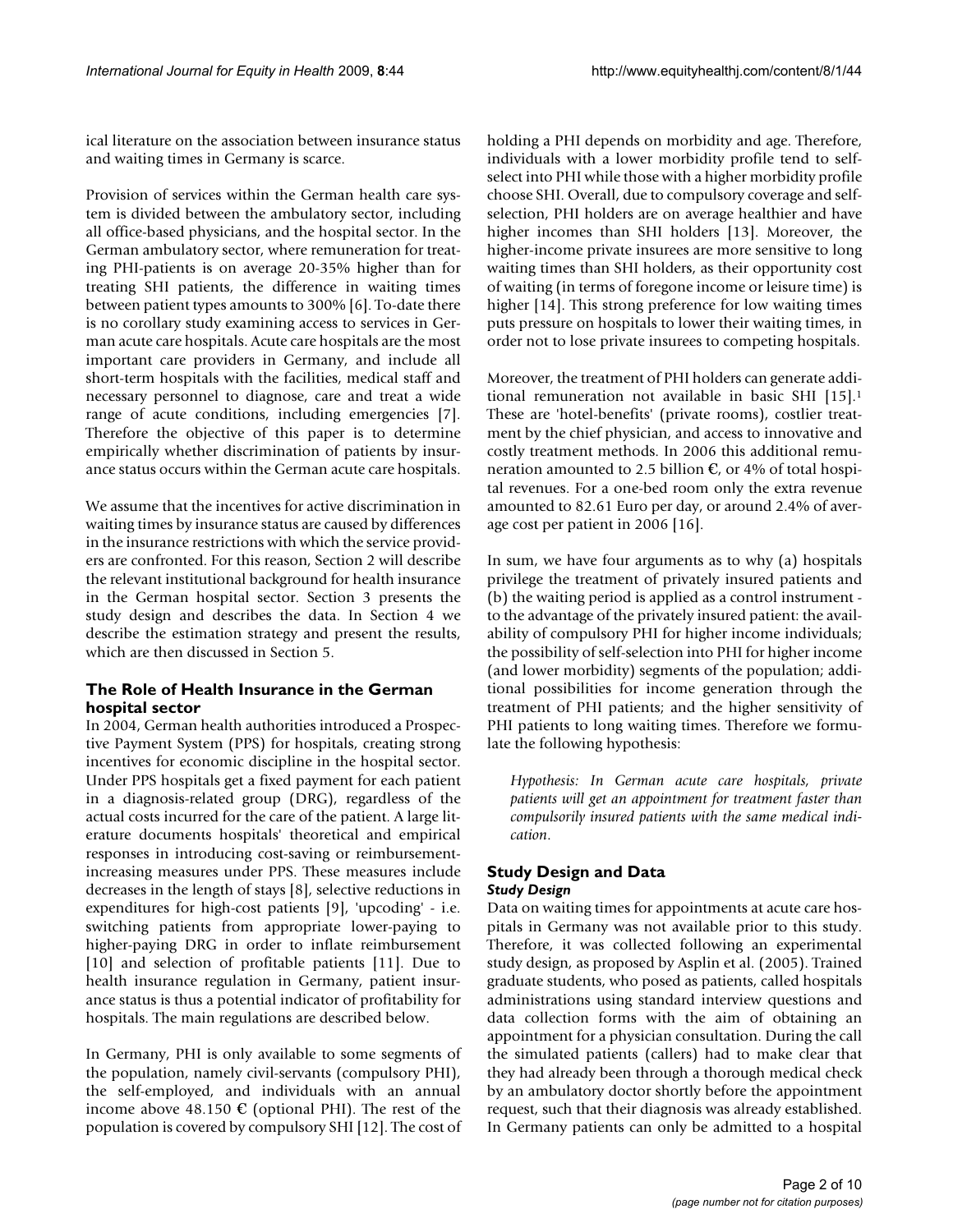either as an emergency case or by a referral of a general practitioner or a specialist. Usually, a general practitioner provides his patients with an appointment for a hospital stay. In order to directly obtain an appointment, our simulated patients told the hospital personnel that they had to abstain from a routine referral by their doctors due to a recent tenancy changeover to a new hometown. An important aspect of the experimental design of our study was to keep insurance status exogenous to waiting times. For this purpose, callers were told not to actively communicate their insurance type. Callers presented themselves as basic SHI holders only upon request by the personnel of the hospital.2 Those hospitals actively requesting insurance type were then called a second time within a few days of the first call.3 During this second call, the simulated patients claimed to be privately insured. Hospitals not asking for the insurance type were not called a second time. The callers collected information as to whether an appointment was consented to or refused, what the waiting time in days until the appointment was, and on which day of the week the call was made. Upon attainment, all appointments were cancelled in order not to bind hospital capacity. The calls were randomly distributed over weekdays (Monday to Friday) in 2007.

Before the interviews, a medical practitioner selected three clinical conditions for callers to use, based on two criteria. First, the conditions could not be life-threatening or considered emergency cases, but should necessitate a medical treatment within a short period (maximum two weeks) to minimize avoidable detrimental health effects. Second, the conditions should be treatable by hospitals within the sample of hospitals for which data on hospital characteristics was readily available. The chosen conditions are Weber B Fracture, cervical conization, and stenosis. Weber B Fracture is a fracture of the ankle joint treated operatively in surgical departments. Cervical conization is an operative treatment performed by gynecology departments when cancer is suspected. Stenosis is a constriction of the coronary vessels treated by a stent implantation in cardiology departments. The four-digit codes within the International Classification of Diagnoses in its 10th-Ger-

**Table 1: Random check scope and executed calls**

man Modification are "S82.6" for Weber B Fracture, "I25.1" for stenosis and "C53.9" for cervical conisation.

# *Basic Data and Sample Size*

Hospitals in the study were selected on the basis of the Clinic Guide for Germany (Status 31.12.2003) [17]. Table 1 shows that of a total of 2,122 relevant hospitals, 1,339 have a surgical department, 235 hospitals have a cardiology department and 1,065 hospitals have a "gynaecology/ obstetrics" department. The sample size is listed in table 1. 4

Data collection took place from 04.25.2006 to 01.25.2007. In order to arrive at the desired sample size, more than 485 calls had to be made, as some of the randomly-selected hospitals only had general practitioners' wards in the required department or did not provide the desired service. The number of hospitals excluded is displayed as "exclusion" in the fifth column of Table 1. This indicates that, for example, for the surgical area 233 hospitals were called for the required 194 appointments.

The number of hospitals actively investigating the insurance status is displayed in Table 1, column 4. Out of a total of 485 hospitals, 122 actively investigated the insurance status. Thus 25% of the hospital departments called find the type of insurance relevant. To form a control group, these hospitals were called again in the second round. Thus a total of 607 appointments were made. Table 2 displays the variables generated.

Table 3 presents descriptive statistics for the data. It displays the number of observations, the mean, the standard deviation and the minimum and maximum values of the data. All analyses were performed using Stata 9.0. In the upper portion of the table, statistics for the full sample are shown. The lower portion of the table presents the statistics for the subsample of hospitals actively requesting the insurance type (and therefore called twice). The upper part of table 3 shows that hospitals that investigated insurance type have on-average higher waiting times than those who did not. Further, the data reveal that average waiting times differ by clinical condition and hospital ownership.

| Plan hospitals with | Population | Calls with a successful appointment | Insurance asked for (called twice) | <b>Exclusion</b> |
|---------------------|------------|-------------------------------------|------------------------------------|------------------|
| Surgery             | 1,339      | 194                                 | 19                                 | 39               |
| Cardiology          | 235        | 107                                 | 58                                 | 30               |
| Gynaecology         | 1,065      | 184                                 | 45                                 | 118              |
| Total               |            | 485                                 | 122                                | 187              |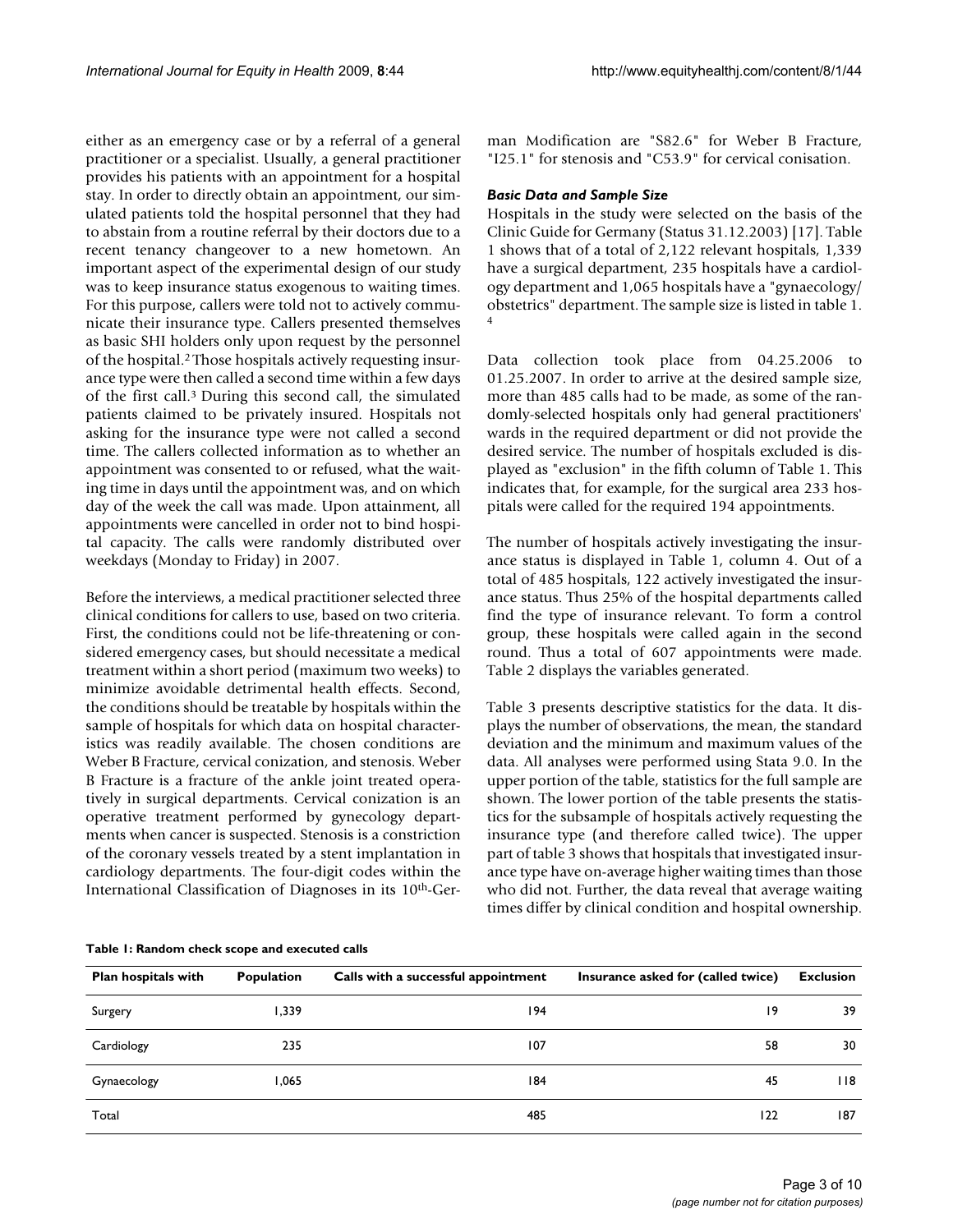#### **Table 2: List of Variables**

| Variables evaluated for the entire sample |                                                                                                                                                             |  |  |  |
|-------------------------------------------|-------------------------------------------------------------------------------------------------------------------------------------------------------------|--|--|--|
| Name                                      | <b>Description</b>                                                                                                                                          |  |  |  |
| Waiting period                            | Gross waiting period for an appointment                                                                                                                     |  |  |  |
| Waitingperiodqueried                      | Gross waiting period for an appointment at those hospitals querying the insurance status                                                                    |  |  |  |
| Waitingperiod_n_queried                   | Gross waiting period for an appointment at those hospitals not querying the insurance status                                                                |  |  |  |
| Waitingperiodankle                        | Gross waiting period for an appointment for the diagnosis Weber B Fracture                                                                                  |  |  |  |
| Waitingperiodstenosis                     | Gross waiting period for an appointment for the diagnosis Stenosis                                                                                          |  |  |  |
| Waitingperiodconization                   | Gross waiting period for an appointment for the diagnosis Conisation                                                                                        |  |  |  |
| Waitingperiodprivhosp                     | Gross waiting period for an appointment at private hospitals                                                                                                |  |  |  |
| Waitingperiodpubhosp                      | Gross waiting period for an appointment at public hospitals                                                                                                 |  |  |  |
| Waitingperiodcharhosp                     | Gross waiting period for an appointment at charitable hospitals                                                                                             |  |  |  |
| Privately Insured                         | I, if patient is privately insured, otherwise 0                                                                                                             |  |  |  |
| Insurance Status Questioned               | I, if hospital investigated actively the insurance status, otherwise 0                                                                                      |  |  |  |
| <b>Weber B Fracture</b>                   | I, if the diagnosis was "Weber B Fracture", otherwise 0                                                                                                     |  |  |  |
| <b>Stenosis</b>                           | I, if the diagnosis was "Stenosis", otherwise 0                                                                                                             |  |  |  |
| <b>Cervical Conisation</b>                | I, if the diagnosis was "Cervical Conisation", otherwise 0                                                                                                  |  |  |  |
| Privately Owned Hospital                  | I, if the hospital is privately owned, otherwise 0                                                                                                          |  |  |  |
| <b>Public Hospital</b>                    | I, if the hospital is publicly owned, otherwise 0                                                                                                           |  |  |  |
| Charitable Hospital                       | I, if the hospital is charity owned, otherwise 0                                                                                                            |  |  |  |
| Number of beds                            | Number of beds in treating hospital                                                                                                                         |  |  |  |
|                                           | Variables evaluated for the subgroup of hospitals investigating insurance status                                                                            |  |  |  |
| Name                                      | <b>Description</b>                                                                                                                                          |  |  |  |
| Waitingperiodprivpat                      | Gross waiting period of privately insured patients with consideration only to those hospitals querying the insurance<br>status                              |  |  |  |
| Waitingperiodcompat                       | Gross waiting period of compulsorily insured patients with consideration only to those hospitals querying the<br>insurance status                           |  |  |  |
| Appointment I week compat                 | I, if patient is compulsorily insured and gets appointment within I week, otherwise 0                                                                       |  |  |  |
| Appointment I weekprivpat                 | I, if patient is privately insured and gets appointment within I week, otherwise 0                                                                          |  |  |  |
| Appointment2weekscompat                   | I, if patient is compulsorily insured and gets appointment within 2 weeks, otherwise 0                                                                      |  |  |  |
| Appointment2weeksprivpat                  | I, if patient is privately insured and gets appointment within 2 weeks, otherwise 0                                                                         |  |  |  |
| WaitingperiodcompatSt                     | Gross waiting period of compulsorily insured patients with the diagnosis "Stenosis", consideration only to those<br>hospitals querying the insurance status |  |  |  |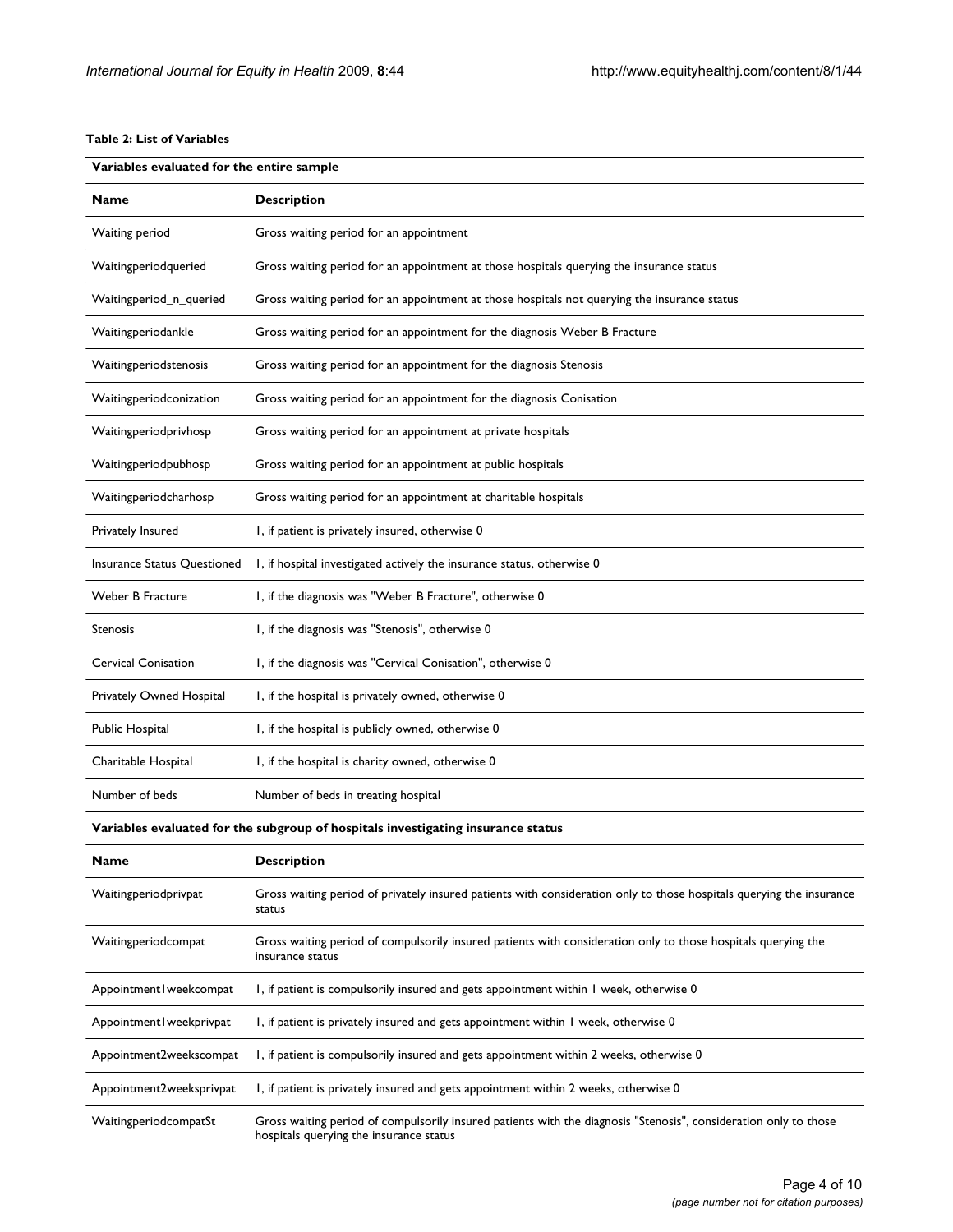| WaitingtimeprivpatSt    | Gross waiting period of privately insured patients with the diagnosis "Stenosis", consideration only to those hospitals<br>querying the insurance status            |
|-------------------------|---------------------------------------------------------------------------------------------------------------------------------------------------------------------|
| WaitingperiodcompatAnk  | Gross waiting period of compulsorily insured patients with the diagnosis "Weber B Fracture", consideration only to<br>those hospitals querying the insurance status |
| WaitingperiodprivpatAnk | Gross waiting period of privately insured patients with the diagnosis "Weber B Fracture", consideration only to<br>those hospitals querying the insurance status    |
| WaitingperiodprivpatCon | Gross waiting period of privately insured patients with the diagnosis "Cervical Conisation", consideration only to<br>those hospitals querying the insurance status |
| WaitingperiodcompatCon  | Gross waiting period of compulsorily insured patients with the diagnosis "Conisation", consideration only to those<br>hospitals querying the insurance status       |

#### **Table 2: List of Variables** *(Continued)*

As the lower portion of the table shows, average waiting times clearly differ by insurance type, with PHI holders having shorter waiting times than SHI holders. The following statistical analyses will deliver more detailed insights regarding the impact of insurance status on waiting times.

#### *Estimation Strategy*

First we test our hypothesis using Ordinary Least Squares (OLS) regression. The logarithmic gross waiting period<sup>5</sup> is used as the dependent variable since gross waiting time is skewed left, indicated by maximum values strongly varying from the mean. This allows for an endogenous variable with approximate Gaussian distribution which is necessary for an undistorted estimator in the context of an OLS regression. The short form of the estimated equation is:

$$
Log(Waiting period)_{ih} = \beta_0 + \beta I_i + \omega I A F_i + \gamma D_i + \delta X_h + u_{ih}
$$
\n(1)

 $β<sub>0</sub>$  stands for the estimate of the intercept,  $I<sub>i</sub>$  is a dummy for the insurance status of the patient;  $IAF<sub>i</sub>$  is a dummy indicating whether insurance status was actively investigated,  $D_i$  is a vector of dummies indicating patient clinical conditions;  $X_h$  is a vector of the other observed hospital characteristics listed in Table 2 and *uih* is the error terms. We use specification tests (Ramsey Reset test for omitted variables; Breusch-Pagan/Cook-Weisberg test for heteroscedasticity) to check for violations of the OLS model assumptions. We also calculated the proportion of PHI and SHI patients who received an appointment within one week and within two weeks as a further key indicator of possible discrimination against SHI patients. As this comparison has dichotomous characteristics (appointment within one week equals 0, otherwise 1), we performed McNemar's Test. Finally, we conduct separate estimates for the subsamples of the three clinical conditions in order to check the robustness of the results.

# **Results** *Overall Analysis*

Table 4 presents the OLS results. Specification tests reveal that the OLS-model assumptions are not violated: A Reset test did not reject that the OLS-model has no omitted variable bias (F(3, 596) = 1.80; Prob > F = 0.1464) and a Breusch-Pagan/Cook-Weisberg test for heteroscedasticity could not reject homoskedastic errors (chi2(1) = 1.94;  $Prob > chi2 = 0.1639$ . The results show that PHI is related to shorter waiting times than SHI. Thus, insurance status is a significant predictor of waiting times. On average PHIholders' wait was 1.6 days or 18.9% ([exact computation:  $100(e^{(-0.21)}-1)$ ]) shorter for treatment than the subgroup of SHI-holders who were actively questioned about insurance status. Further, we find that this subgroup of SHIholders has to wait 21% (([exact computation:  $100(e^{(0.19)}-)$ 1)]) longer for treatment than the group of SHI-holders who were not questioned about their insurance status (control group). This hints at overall lower capacity utilization in these hospitals as compared to those which actively investigated the insurance type of the patients.

As a by-product of these empirical analyses, we also found significant associations of both the clinical diagnoses and hospital ownership with waiting time. With regard to diagnosis group, we find that patients diagnosed with Weber B Fracture receive an appointment significantly faster than patients diagnosed with Cervical Conisation (control group). Concretely patients with Weber B Fracture have on average a 78% ([exact computation:  $100(e^{(1.52)-1})$ ]) shorter waiting time than patients diagnosed with cancer. The group with Cervical Conisation, however, received an appointment significantly faster (24.6%; [exact computation:  $100(e^{(0.22)}-1)$ ]) than patients diagnosed with Stenosis.

Regarding hospital ownership, we find that patients of public and privately owned hospitals receive appointments significantly faster than patients of charitable hospitals. Patients of public hospitals receive an appointment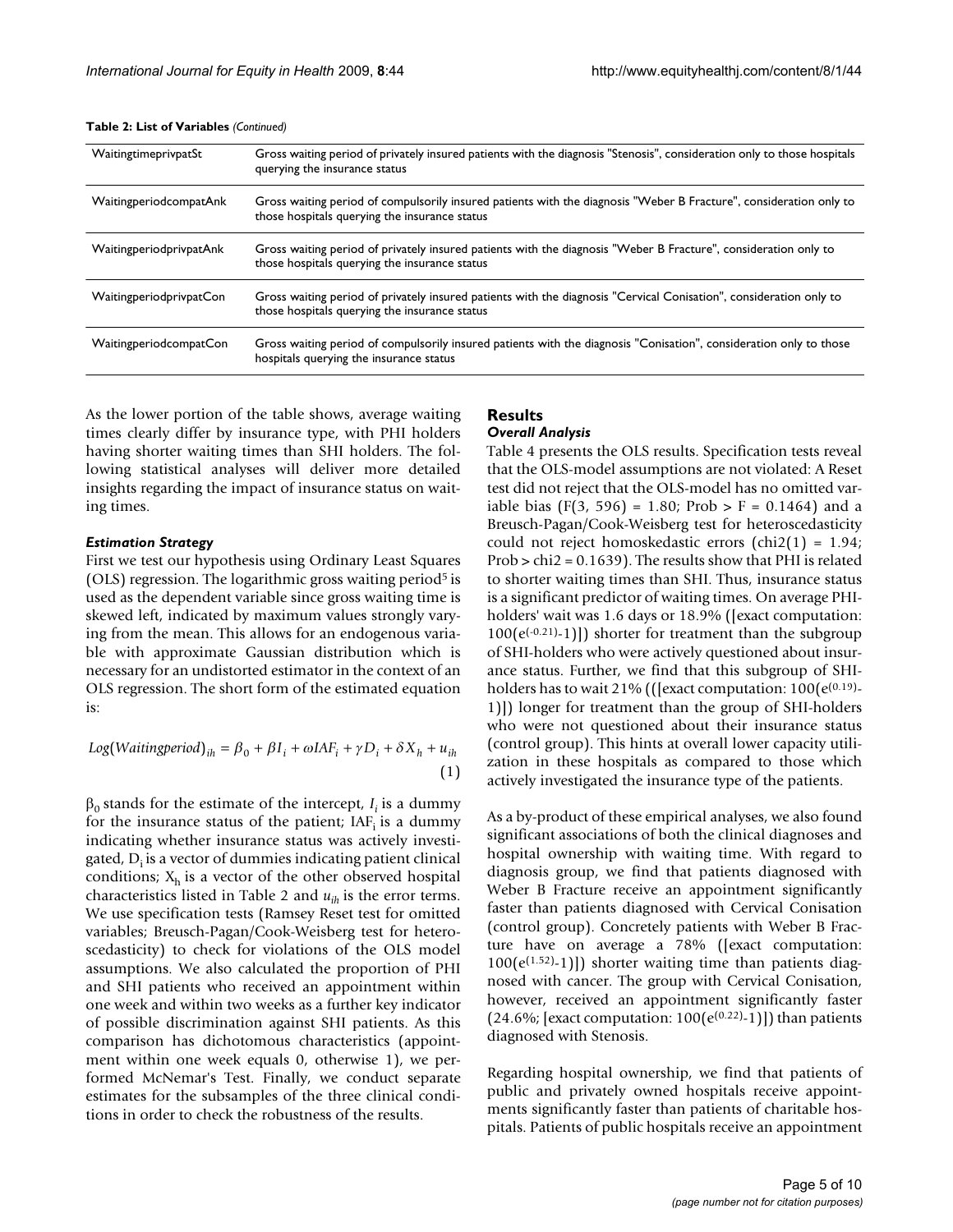#### **Table 3: Descriptive Statistics**

| Variable                            | <b>Observations</b> | Mean    | <b>Standard deviation</b> | Min          | Max |
|-------------------------------------|---------------------|---------|---------------------------|--------------|-----|
| Waiting period                      | 607                 | 8.3081  | 8.2857                    | ı            | 56  |
| Waitingperiodqueried                | 244                 | 9.7541  | 7.6090                    | L            | 48  |
| Waitingperiod_n_queried             | 363                 | 6.4986  | 8.2238                    | L            | 56  |
| Waitingperiodankle                  | 213                 | 2.5235  | 4.4204                    | L            | 54  |
| Waitingperiodstenosis               | 165                 | 13.3454 | 10.8844                   | L            | 56  |
| Waitingperiodconization             | 229                 | 8.7043  | 4.8478                    | $\mathbf{I}$ | 36  |
| Waitingperiodprivhosp               | 81                  | 6.1358  | 8.3990                    | $\mathbf{I}$ | 54  |
| Waitingperiodpubhosp                | 294                 | 7.8809  | 8.6623                    | L            | 56  |
| Waitingperiodcharhosp               | 232                 | 8.2974  | 7.2332                    | L            | 45  |
| Subsample of hospitals called twice | <b>Observations</b> | Mean    | <b>Standard deviation</b> | Min          | Max |
| Waitingperiodprivpat                | 122                 | 8.9667  | 7.0996                    | T            | 45  |
| Waitingperiodcompat                 | 122                 | 10.5533 | 7.9788                    | L            | 48  |
| Waitingperiodankle                  | 38                  | 3.3947  | 4.0706                    | L            | 23  |
| Waitingperiodstenosis               | 116                 | 12.8534 | 9.0518                    | L            | 48  |
| Waitingperiodconization             | 90                  | 8.4254  | 3.7148                    | L            | 21  |
| Waitingperiodprivhosp               | 16                  | 9.4375  | 7.4204                    | L            | 29  |
| Waitingperiodpubhosp                | 130                 | 9.0930  | 7.6663                    | L            | 48  |
| Waitingperiodcharhosp               | 98                  | 10.6667 | 7.5457                    | п            | 45  |

12.9% [exact computation:  $100(e^{(-0.138)}-1)$ ] faster than patients of charitable hospitals. Appointments at private hospitals are  $16.4\%$  [exact computation:  $100(e^{(-0.179)}-1)$ ] faster than at charitable hospitals. The probit estimate (left column) also shows a positive relationship between waiting time for treatment and diagnosis-specific questioning behavior. In addition to being the group with the shortest waiting time for treatment, patients with Weber B Fracture also show the lowest probability of being asked to state their insurance status. Further, the probit estimate shows that privately-owned hospitals ask about insurance status significantly less often than public or charitable hospitals.

There are also significant differences in the proportions of those patients who receive an appointment within one week: while 41% of privately-insured patients receive an appointment within one week, this is the case for only 28% of compulsorily insured patients. This result does not change significantly if the time period to the appointment is extended. Only 73% of the compulsorily-insured patients received an appointment within two weeks of the call, while the proportion for privately-insured patients is 81%. Both of these differences - for the period of one week as well as for two weeks - are statistically significant, as shown by the results in Table 5.

As a result we may thus state:

*The zero hypothesis cannot be disproven based on the data we have collected. We have to assume that (a) a part of the hospitals in Germany actively apply waiting periods as an instrument to control their patient flow and that (b) private patients will get faster access to in-patient medical services than compulsory insured patients*.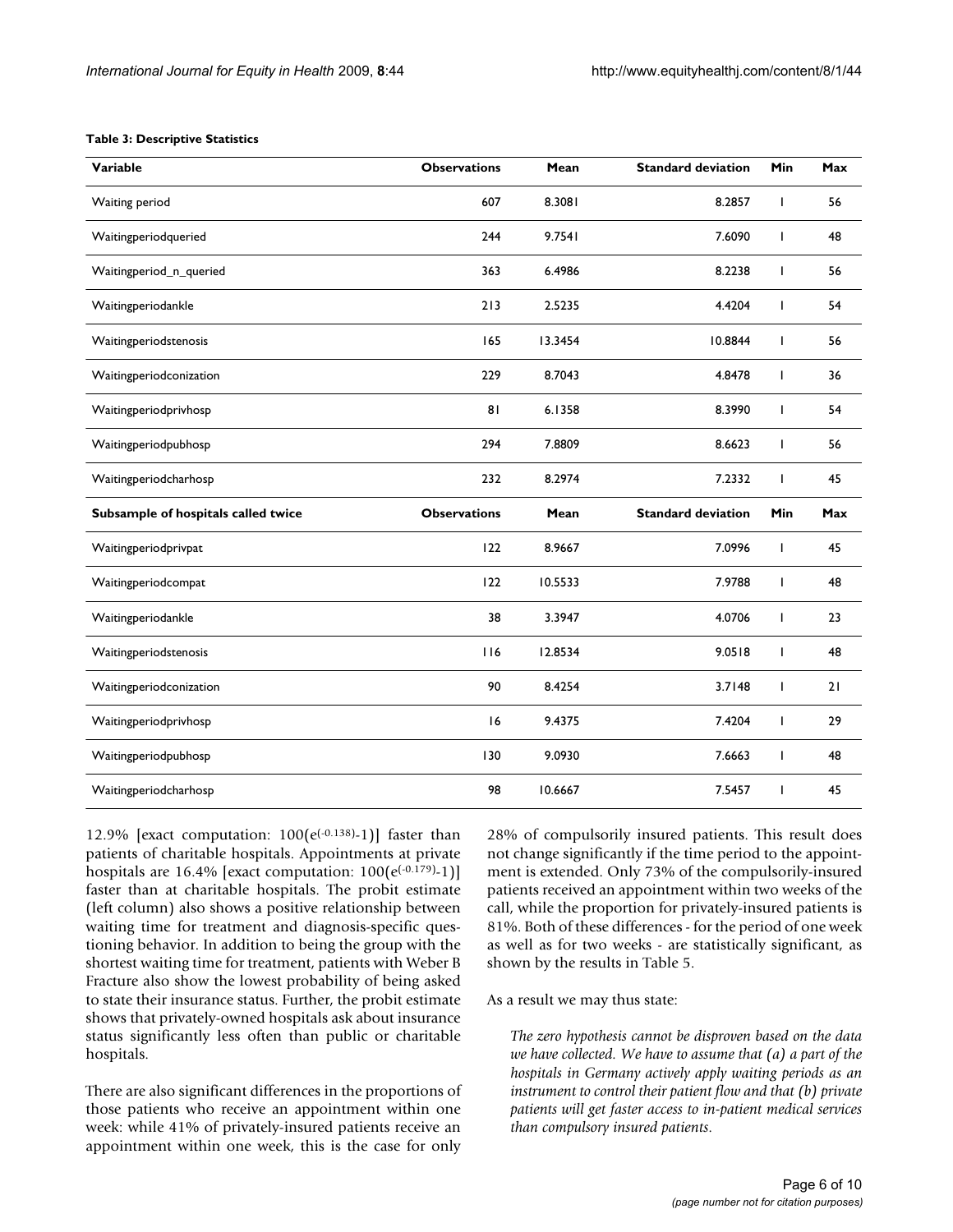| Variable                                                     | Gross waiting time (logarithm) | Questioned                 |
|--------------------------------------------------------------|--------------------------------|----------------------------|
|                                                              | OLS (for all diagnosis)        | Probit (for all diagnosis) |
| Privately Insured                                            | $-0.21$ (0.089)**              |                            |
| <b>Insurance Status Questioned</b>                           | $0.191(0.078)$ **              |                            |
| Weber B Fracture                                             | $-1.52$ (0.678)***             | $-0.229$ (0.045)***        |
| Stenosis                                                     | $0.221 (0.075)$ **             | $0.312(0.051)$ **          |
| Privately Owned Hospital                                     | $-0.179(0.091)$ **             | $-0.200(0.060)$ **         |
| Public Hospital                                              | $-0.138(0.063)$ **             | 0.016(0.466)               |
| Number of Beds                                               | 0.139(0.084)                   | $-0.360(0.663)$            |
| Intercept                                                    | 2.011 (0.069)***               |                            |
|                                                              |                                |                            |
| Observations                                                 | 607                            | 607                        |
| F-Value/LR Chi2                                              | 103.99                         |                            |
| Prob > F/Prob > Chi2                                         | 0.0000                         | 0.0000                     |
| Adj. R <sup>2</sup> or Pseudo <sup>1</sup> R <sup>2</sup> ** | 0.5762                         | 0.1490                     |

#### **Table 4: Determinants of Waiting Time and Questioning**

<sup>1</sup> Pseudo  $R^2$  cannot be compared to adj.  $R^2$  because of the different methods of calculation used. Standard errors are shown in brackets. Level of significance: \*\*\*P < 0.01, \*\*P < 0.05.

#### *Detailed Analysis*

Table 6 documents the results of the detailed analysis for each of the three clinical conditions. Because of the considerably lower number of observations, a number of estimation coefficients are no longer significant. However, it can be said that insurance status within each observed diagnosis groups shows the expected effect. In addition, the other estimation coefficients confirm our fundamental analysis. Only the estimator of privately funded hospitals for stenosis is not in accordance with the core analysis.

Furthermore, a significant negative correlation with waiting time can be shown for the Weber B Fracture and stenosis diagnoses for the privately owned hospitals as compared to the control group, hospitals owned by charitable organizations, in spite of the relatively small sample size.

# **Conclusion**

The objective of this paper was to assess the impact of private and statutory health insurance on waiting times in

|  |  | Table 5: Proportion of patients with an appointment for surgery after 1 or 2 weeks respectively |  |  |
|--|--|-------------------------------------------------------------------------------------------------|--|--|
|  |  |                                                                                                 |  |  |

| Variable                  | <b>Observations</b> | Mean | McNemar's chi2 | P-value    |
|---------------------------|---------------------|------|----------------|------------|
| Appointment I week compat | 122                 | 0.28 | 6.40           | $0.0114**$ |
| Appointment I weekprivpat | 122                 | 0.41 |                |            |
| Appointment2weekscompat   | 122                 | 0.73 | 3.13           | $0.071*$   |
| Appointment2weeksprivpat  | 122                 | 0.81 |                |            |

Standard error in brackets, significance level: \*\*\*P < 0.01, \*\*P < 0.05, \*P < 0.10.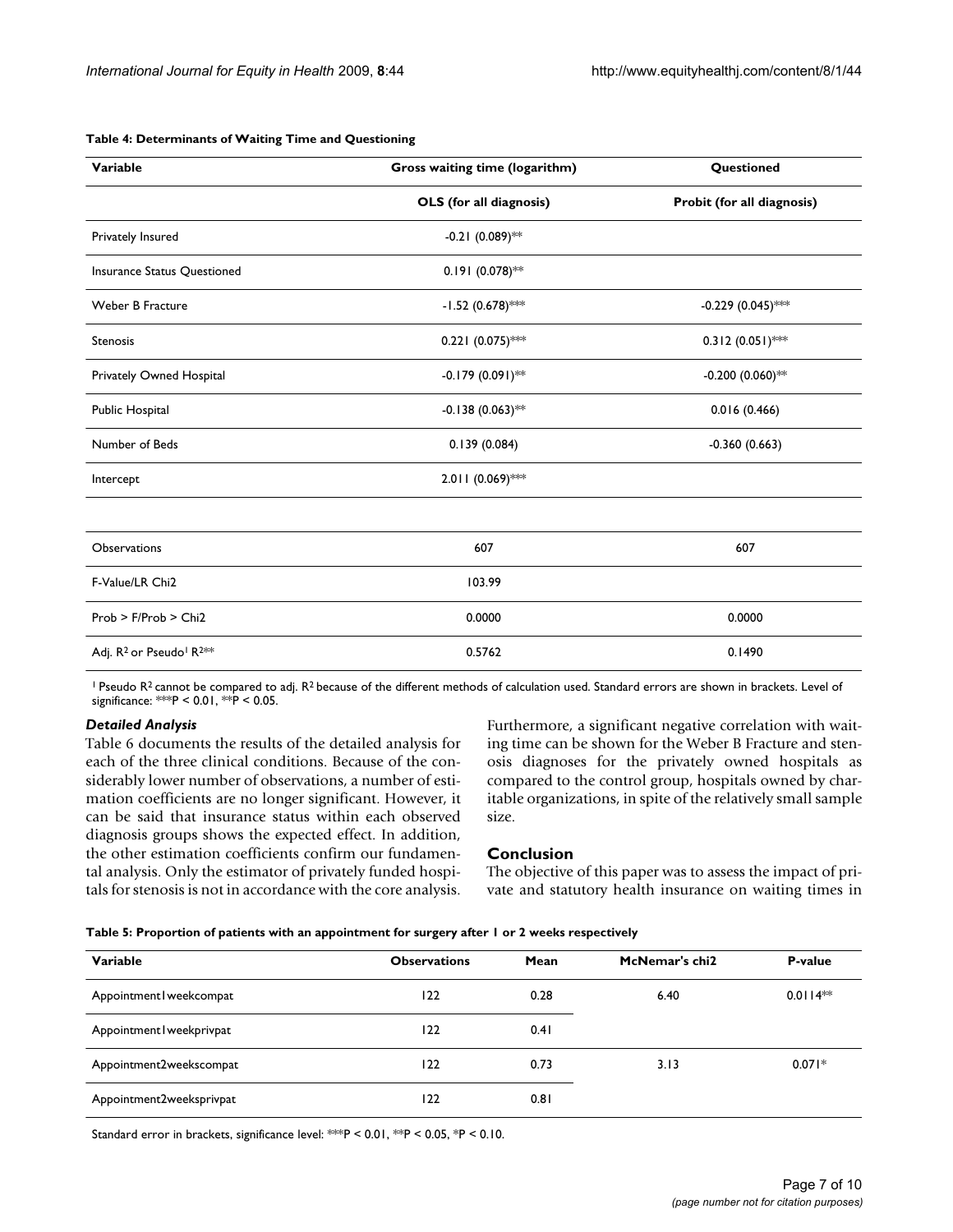| Table 6: Diagnoses |  |
|--------------------|--|
|--------------------|--|

| Variable                                                 | <b>Gross Waiting Time (logarithm)</b> |                       |                         |  |  |
|----------------------------------------------------------|---------------------------------------|-----------------------|-------------------------|--|--|
|                                                          | Tobit <sup>1</sup> (Weber B Fracture) | <b>OLS (Stenosis)</b> | <b>OLS</b> (Conisation) |  |  |
| Privately Insured                                        | $-0.362(0.191)$ **                    | $-0.152(0.148)$       | $-0.084(0.107)$         |  |  |
| Insurance Status Questioned                              | $0.535(0.138)$ ***                    | 0.148(0.156)          | 0.008(0.088)            |  |  |
| Privately Owned Hospital                                 | $-0.231(0.127)$ <sup>*</sup>          | 0.174(0.236)          | $-0.227(0.116)^*$       |  |  |
| Public Hospital                                          | $-0.223(0.098)$ **                    | $-0.093(0.141)$       | $-0.116(0.076)$         |  |  |
| Number of Beds                                           | 0.075(0.129)                          | $0.519(0.205)$ **     | $0.239(0.119)$ **       |  |  |
| Intercept                                                | $-0.093(0.087)$<br>$1.981(0.175)$ *** |                       | $1.995(0.076)$ **       |  |  |
|                                                          |                                       |                       |                         |  |  |
| <b>Observations</b>                                      | 68 uncensored/144 censored            | 165                   | 230                     |  |  |
| F-Value/LR Chi2                                          | 20.67                                 | 1.33                  | 3.06                    |  |  |
| $Prob$ > $F/Prob$ > $Chi2$                               | 0.0021                                | 0.2489                | 0.0068                  |  |  |
| Adj. R <sup>2</sup> or Pseudo R <sup>2</sup> (Mc Fadden) | 0.0473                                | 0.0120                | 0.0512                  |  |  |

Standard error in Brackets. Level of Significance: \*\*\*P < 0.01, \*\*P < 0.05, \*P < 0.10.

German acute care hospitals. For this purpose, we collected individual appointments from hospitals within an experimental study design [4]. We find that 25% of German hospitals actively query insurance status. In these hospitals the PHI-holders wait almost 1.6 days or 18.9% less for an appointment for treatment than SHI-holders. Only 28% of SHI-holders get an appointment within one week, compared to 41% of private insurees. Even if the observation period is extended to two weeks, PHI patients are significantly more likely than SHI patients to receive an appointment. As such, we have to assume that some hospitals in Germany actively use waiting times as an instrument to control their patient flow and that PHIholders therefore have faster access to inpatient medical services than SHI-holders. The preferential treatment of PHI-holders may be explainable by profit and costs considerations. In Germany hospitals treating PHI-holders profit from remuneration generated by additional services, which are often unavailable to SHI-holders. Further, due to health insurance regulation PHI-holders are on average a relative healthy high income group, which is at lower risk of generating unremunerated costs for the hospital. Furthermore, PHI-holders are more sensitive to long waiting times than SHI-holders. In sum, privileging PHIholders with shorter waiting times potentially ensures hospitals a greater number of more profitable patients.

As a by-product of our empirical analyses we find two additional interesting relationships. First, waiting times differ for the different clinical diagnoses. We find that patients diagnosed with Weber B Fracture receive an appointment significantly faster than patients diagnosed with cervical consisation or stenosis. Shorter waiting times in the case of Weber B Fractures are most likely related to the occurrence of acute pain for these patients. Another explanation of shorter waiting times in the case of Weber B Fracture may be that the DRG-remuneration plays an important role in hospitals' determination of waiting time. The DRG-benchmark index for the treatment of an Weber B fracture - the diagnosis with the lowest waiting time - is 2.15, followed by stenosis (benchmark index 0.96) and conisation (benchmark index 0.488), implying the highest revenues for treating Weber B fractures [18]. However, our data do not allow us to assess the impact of the analysed clinical diagnoses in terms of "good DRG" or "bad DRG". In order to give a more detailed judgment of the impact of financial incentives on waiting times, this topic should be considered in future empirical work. Second, we find that privately owned hospitals do have significantly shorter waiting times than charitable hospitals. As there is an ongoing process of privatization and reorganization of the German hospital market, a closer look at the impact of ownership on waiting times may also be a fruitful research topic.6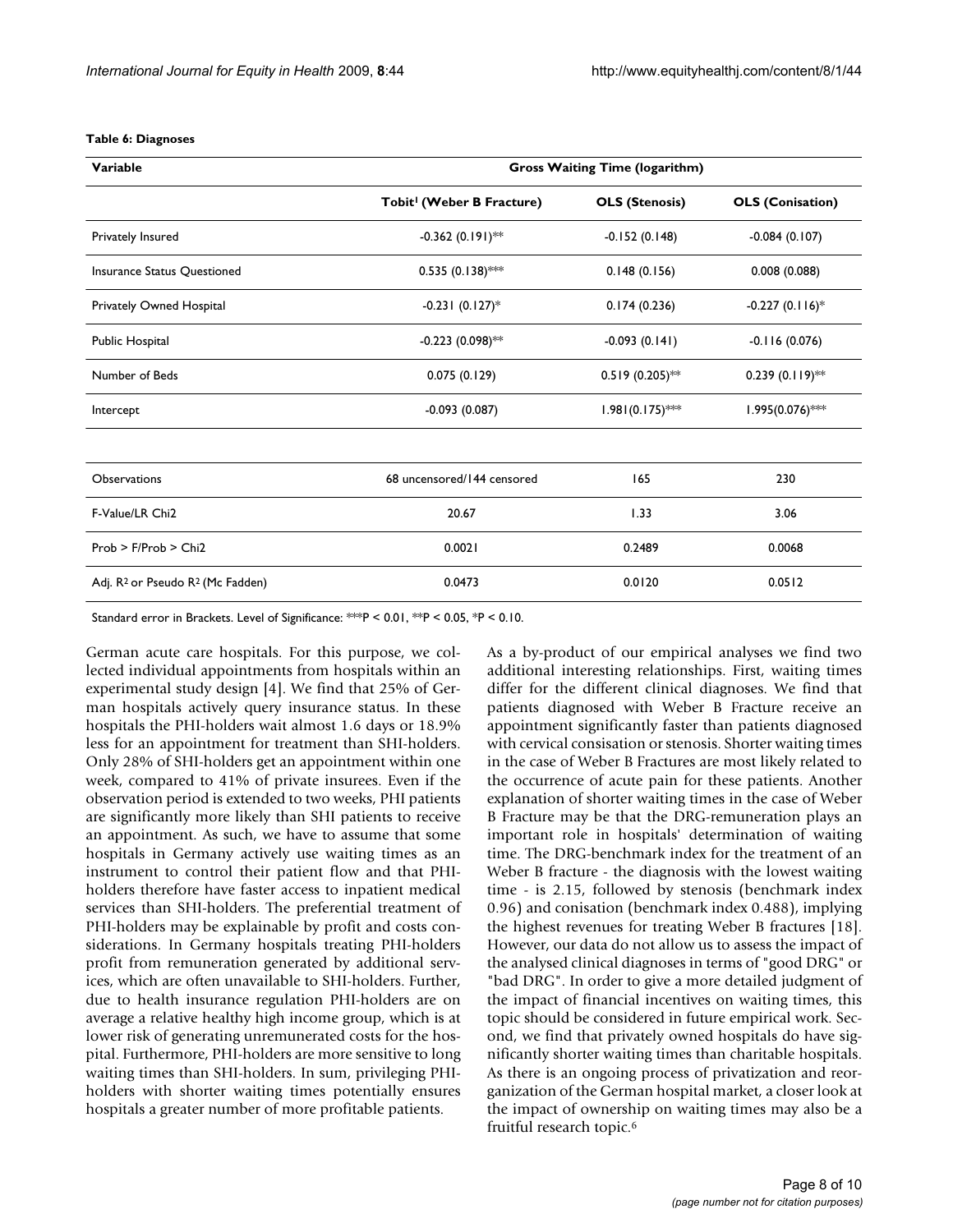Our study is limited in several respects. The economic context raises the question of why only 25 percent of the called hospitals actively investigated the insurance status and 75 percent did not. One possible answer may be that the capacities in these hospitals are not utilised to the extent that would make a selection expedient, so that higher utilisation may initially take priority. An underutilised capacity may also explain why the average waiting time in the non-investigating hospitals is shorter than in the investigating hospitals (cf. table 3). Capacity may be a more severe restriction for the latter, and would motivate a more intense selection of patients. However, the data we collected did not enable the exploration of these possible relationships. Further, we do not focus on the SHI-group with voluntary supplementary private insurance covering additional hospital services (cf. footnote 1). As this exclusion could bias our results, this group should be examined by further research.

The medical context of this study raises concerns regarding whether and how differences in waiting times might affect health status. Considering the magnitude of the effects, it is not possible to say whether an additional 2 days of waiting time for SHI patients may damage their health. However, as most waiting times are within a medically acceptable timeframe, most likely it should not.

Another limitation concerns the generalisability of our results: Our callers were - by definition - posing as new patients at every clinic they contacted. As typically patients obtain appointments by referral through the ambulatory health sector in Germany, we cannot rule out that the difference in waiting times between PHI and SHI patients is influenced systematically by our study design. However this does not negate the importance of our findings. First, national [6] and international studies [4] confirm the influence of financial incentives on waiting times. Second, even though patients typically obtain appointments by referral through the ambulatory sector, it is not unusual for patients to try to get an appointment over the telephone without seeking in-person care first. Further regarding generalisability, we acknowlege that our study included only three diagnoses. Therefore we do not know if differences in waiting times between SHI and PHI would significantly change given other diagnoses. Furthermore, for these diagnoses it is quite atypical for the patient themselves to make a clinical appointment. Additional insights could be gained by examining strictly elective surgical procedures, such as total hip replacement or cholecystectomy.

While we clearly show that discrimination in waiting times by insurance status does occur in the German acute hospital sector, we do not know whether discrimination in waiting times carries on to discrimination in the treatment quality. This is an important issue, especially as there is very little transparency in quality of treatment in Germany. In the end, patients cannot judge which hospitals provide the best treatment. As long as quality remains nontransparent, it will be easier for hospitals to discriminate amongst patients by insurance status. This is an important issue for future research.

# **Competing interests**

The authors declare that they have no competing interests.

# **Authors' contributions**

BAK collected the data, participated in the design of the study and drafted the manuscript. DS participated in the design and coordination of the study and drafted the manuscript. AW participated in the design of the study, drafted the manuscript and performed the statistical analysis. All authors read and approved the final manuscript.

# **Appendix**

<sup>1</sup> SHI holders can voluntarily purchase supplementary private insurance to cover additional hospital services. Currently 5.1 Million (7.1%) of SHI-Insurees chose this option [15].

2 We do not focus on the SHI-group with voluntary supplementary private insurance covering additional hospital services (cf. footnote 1) and discuss this non-consideration in the limitations section.

3 The average lag between first and second call was 7 days. The lag was meant to be kept short in order to minimize the risk that a sudden change in a hospital's capacity utilization could significantly impact waiting times. Where possible, in order to prevent the interviewer from being reidentified by the personnel of the hospital, second calls were done by different callers. Furthermore, caller identification for all outgoing calls was blocked.

4 For calculation purposes, we applied the minimum required random check scopes with a safety probability of 95%, a maximum tolerated random check error of 7%, and a proportion of hospitals for reasons of missing experience data conservatively to 50%.

5 The gross waiting time determined in the study contains the number of days from the day of the call to the appointment, including all public holidays and weekends (Saturday/Sunday).

6 Furthermore we neglected the impact of market structure on waiting times. Since the market structure has an impact on treatment alternatives on site, this topic should be considered by further research either [19,20].